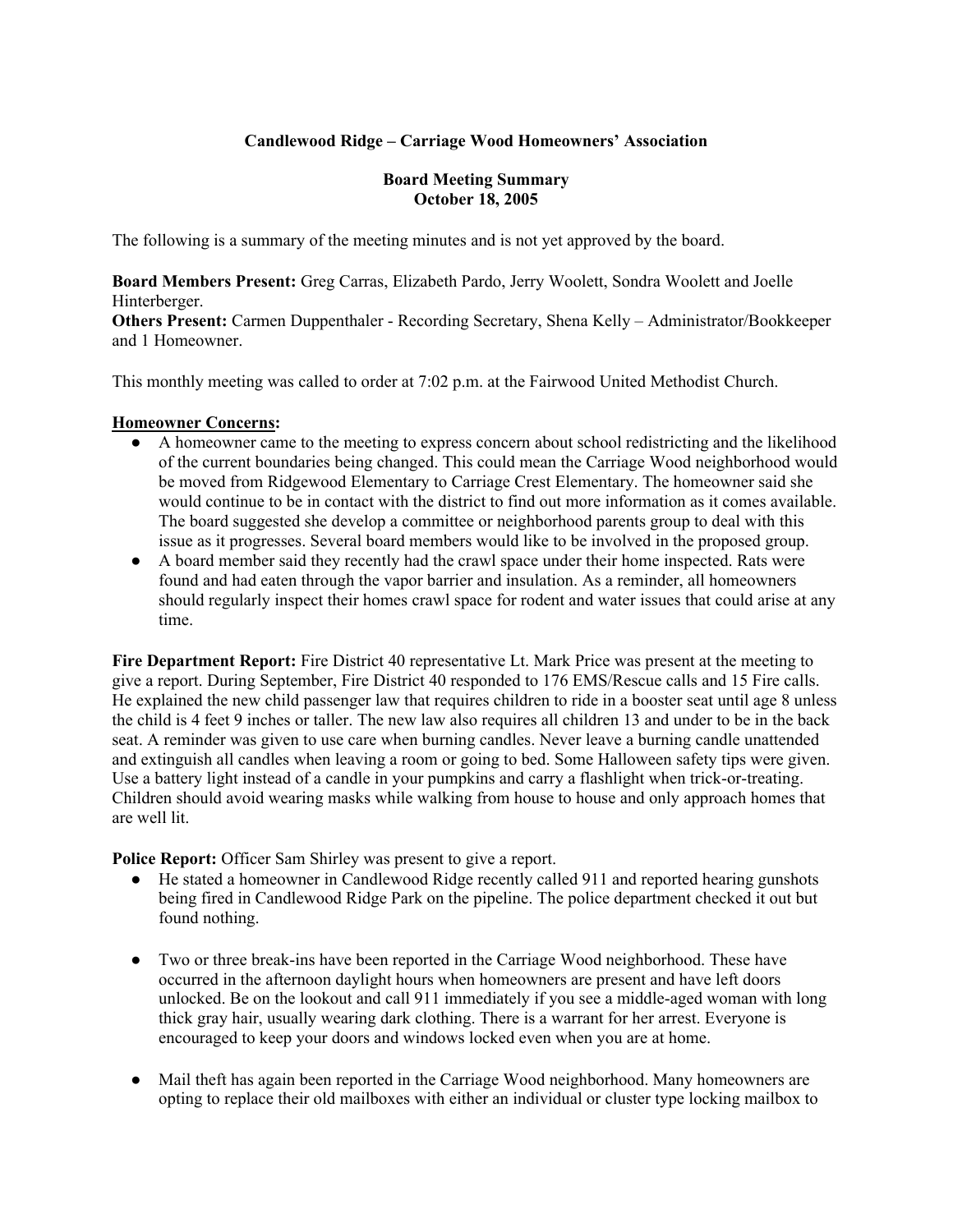help prevent identify theft. An ACC request form is required for approval prior to replacing your mailbox and can be found on the HOA website or in the Fairwood Flyer.

● The new Sheriffs office will be opening soon in the Albertson's Shopping Center.

**Approval of Last Month's Minutes:** A motion was made to approve the September board meeting minutes as written. It was seconded and passed. Signing of the minutes took place by the board.

### **Old Business:**

- The City of Seattle right-of-way permit to lease the pipeline in Candlewood Ridge Park was discussed. A document was distributed with of list of things to consider before renewing the lease and placing new play equipment on the pipeline.
- 1. Permit cost rising \$50/year through 2015.
- 2. Maintenance costs are expected to rise dramatically in 2008 due to gasoline prices. 10- 20% of maintenance costs are associated with the pipeline.
- 3. Insurance costs keep rising. The HOA will save approximately \$1000 if they switch to State Farm but can expect yearly increases.
- 4. The pipeline is a place for unsavory and illegal activities.
- 5. It is the only site in Candlewood Ridge Park where new big toy play equipment can be placed.
- 6. There are costs associated with removing graffiti and repairing the equipment.
- 7. The current budget is probably okay through 2007 because of the maintenance contract in place.
- 8. Question: Does the HOA commit to major capital improvements on land they do not own; knowing that costs to keep and maintain this land will go up significantly? A discussion followed.

#### **New Business:**

• The annual meeting of the CR/CW HOA will be held on January 31, 2006 at 7:00 pm at the Fairwood United Methodist Church. Mark your calendar and plan to attend.

#### **Common Areas Report:**

- The CAM Chairman is still seeking a way to remove the graffiti from the sidewalk on the east side of CR Park. Several products have been tried as well as pressure washing, but nothing has worked well. Mercuric acid was attempted as a cleaning agent and did work better but only got marginal results. If you see someone vandalizing our neighborhood, please call 911 immediately.
- Six young people from the Jr. High Honor Society cleaned the moss of the eight entrance signs located at our four entrances. Their efforts are greatly appreciated and our signs look much better.
- Graffiti was sanded off the handrail of the new bridge in Candlewood Ridge Park.
- An email was received from King County assuring the HOA they are still trying to find funds to fix the fence around the retention pond in Carriage Wood. Minimal repairs have been completed. At least one new post and a few boards were replaced. Additional props were placed along the backside to keep the fence from leaning.

**Architectural Report:** The ACC Chairman was not present at the meeting, however an updated ACC report was distributed and reviewed by the board. In October, four new applications were received and approved as follows:

1 Roof, 1 Landscaping, and 2 Fences.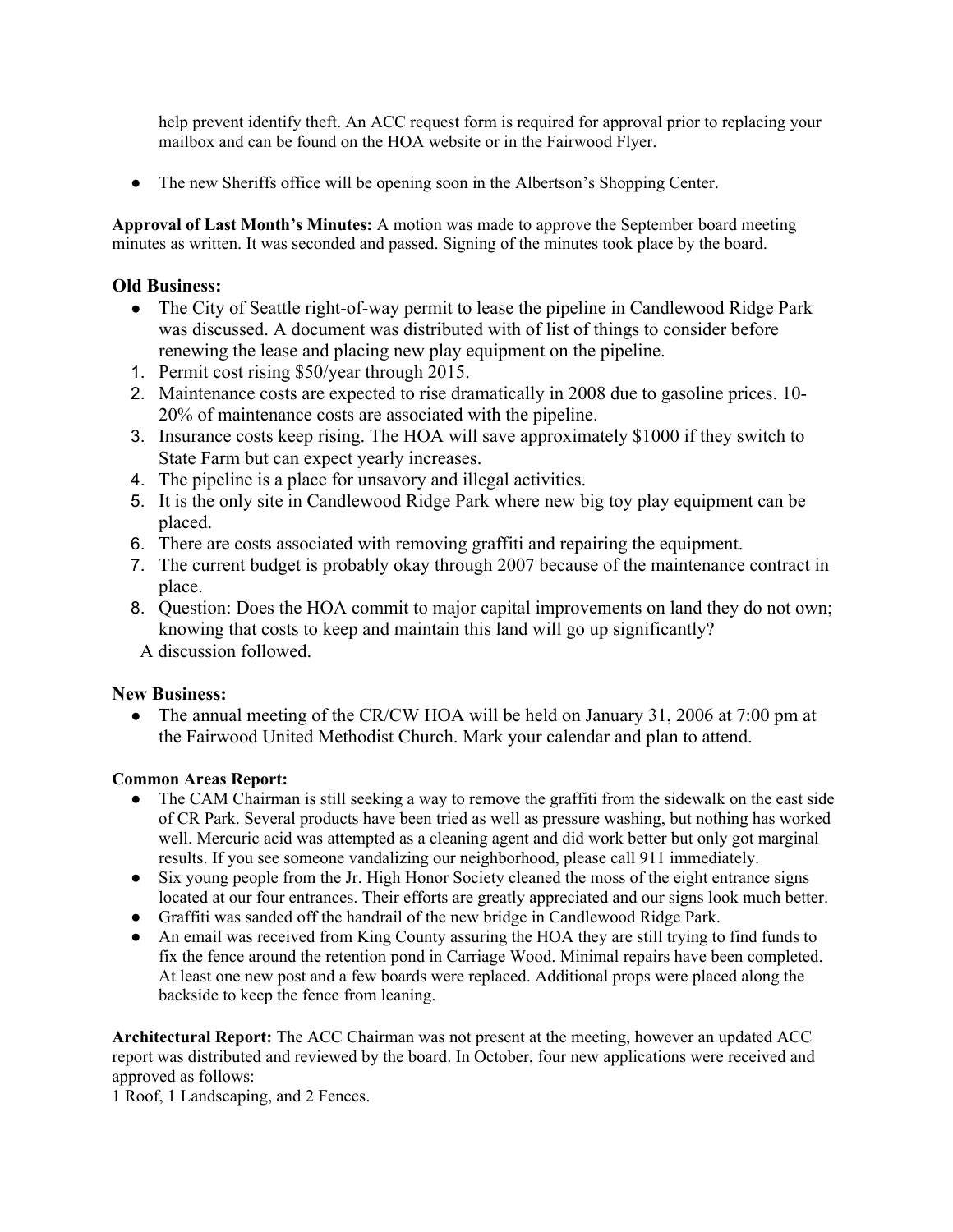Three board members are now working on the ACC Committee and are up to date on processing application requests.

**Complaints Negotiations Report:** The Complaint Negotiation Chairperson presented the HOA complaints report to the board. Currently there are 4 new complaints, 19 pending complaints and 9 have been closed. Two complaints are in the legal process due to being non-compliant. A discussion of some complaints on the list took place. A board member inquired about the HOA's collection agency. She suggested another company and will contact them to compare their rates to our current collection agency.

All complaints must be received in writing and signed by the author. Your name, address and phone number must be included on the written complaint so that the HOA may notify you that the issue is being addressed. You may then mail your complaint to the HOA address at P.O. Box 58397, Renton, WA, 98058. Complaints are kept confidential and you will remain anonymous.

**Legal and Insurance Report:** The local State Farm Insurance agency was contacted to verify requirements to qualify the HOA for insurance. The HOA's plan for putting up a barrier of plants alongside the stream, near the bridge in CR Park was approved. However, their cost of insurance has gone up. The HOA can still save almost \$1,000 a year but would lose about that much if the current policy with CAU were canceled. A decision was made to switch insurance companies next year just before the current contract with CAU expires.

**Treasurer's Report:** The September budget comparison report was presented and briefly discussed. Canber (our maintenance contractor) was paid \$1,142.40 to remove the old big toy in CR Park. Other than that, very little activity occurred this month as far as expenses go.

The proposed budget report for 2006 was presented to the board for review. It was briefly discussed and will need to be approved by the December meeting.

#### **Committee Reports:**

## **Capital Improvement Committee –**

- The old big toy was removed in Candlewood Ridge Park on September  $23<sup>rd</sup>$  except for the merrygo-round.
- The Plano Bros. was contacted about repairing the worst portions of the asphalt path on the west side of CR Park. On October  $9<sup>th</sup>$  they visited the site and provided an estimate of just under \$12,000 to do the critical work. They will redo the asphalt ramps to both sides of the repaired bridge and remove some troublesome tree roots along the concrete sidewalk. The work should begin within the next couple of weeks.
- Canber was contacted about planting barrier plants along the stream near the repaired bridge in CR Park in accordance with the architect's plan. Native roses will be substituted for the snowberry plants to provide a more effective barrier. It was recommended the HOA proceed with this step this fall.
- Once the asphalt ramps to the bridge are completed and the barrier plants are installed, King County DDES will be called to perform a final inspection on our project.

## **Rules & Regulations Subcommittee - At the August board meeting, the board**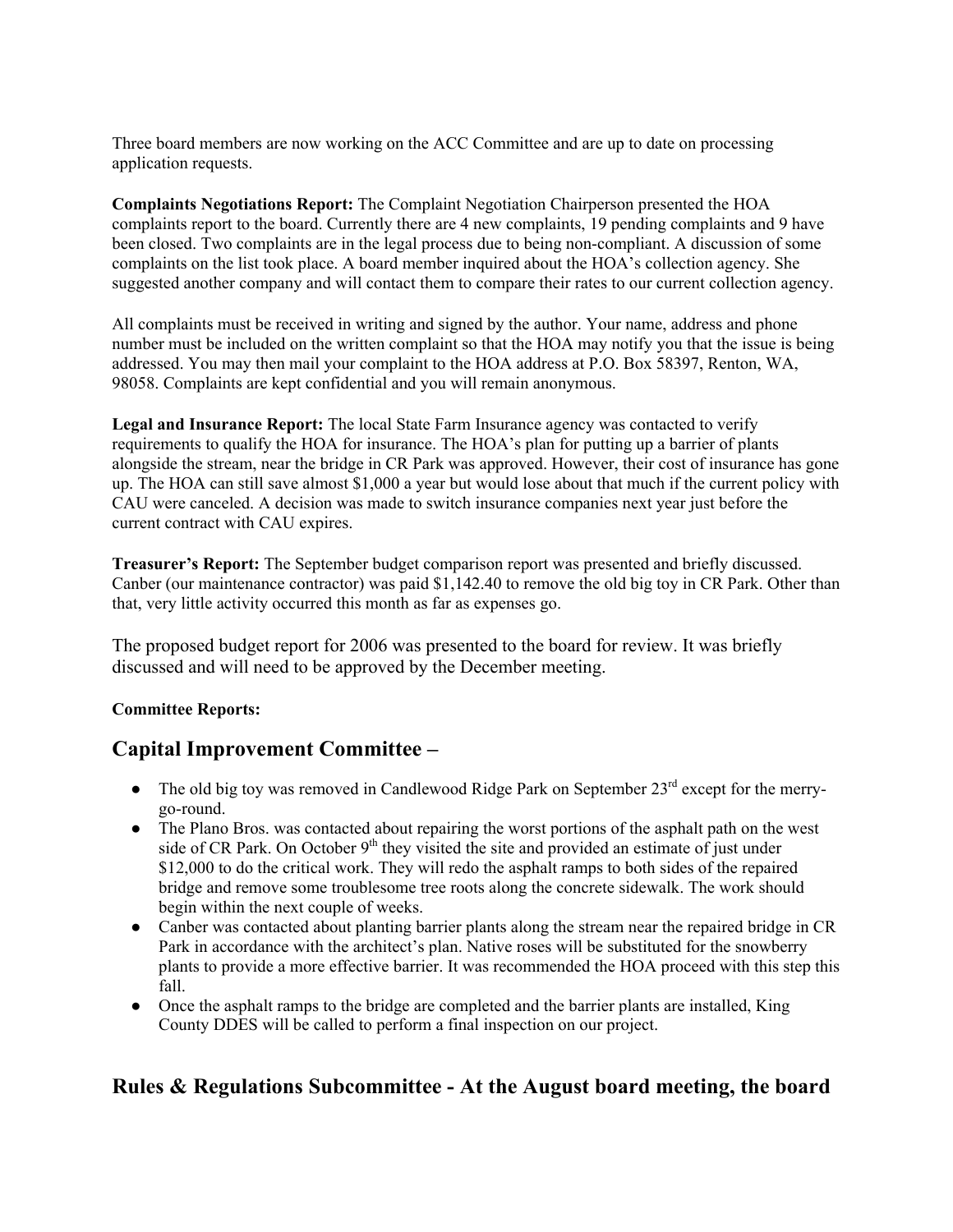# **approved the new rule and regulation document entitled "Architectural Control". This document will be sent out to homeowners in the next HOA mailing.**

**The Welcoming Committee** – A new volunteer will begin assisting the welcoming committee this month and packets are scheduled to be delivered to new homeowners in November. If you are new to the neighborhood and would like an HOA information packet, call the HOA phone number at (425) 227-4227 and leave a voice message or send an email to  $\frac{c$ rcwhoa $\omega$ hotmail.com.

**Block Watch Committee** – If you are interested in resurrecting this important committee please contact the HOA. Volunteers for block watch captains are needed. (425) 227-4227. You can also call the King County Sheriff's Office Fairwood location at (206) 296-3846 to get information on setting up a Block Watch Program.

**Special Topics:** Web and Email address: Email - crcwhoa@hotmail.com Web - www.geocities.com/crcwhoa

A motion was made to adjourn the meeting at 9:22 p.m.

**Next Board Meetings:** November 15, 2005 December 20, 2005 January 17, 2006 Meetings are held at **7:00 p.m.** at the Fairwood United Methodist Church. All Homeowners are welcome to attend. (425) 227-4227

# **Candlewood Ridge / Carriage Wood Announcements & Reminders**

\*The annual meeting of the CR/CW HOA will be held on January 31, 2006 at 7:00 pm at the Fairwood United Methodist Church. Mark your calendar and plan to attend!

\*When visiting our parks, please PUT LITTER IN ITS PLACE. Garbage cans are located throughout our parks as well as Mutt Mitts for your convenience. We want our parks to be a pleasant place for everyone. Thank you!

\*Please check the sidewalks in front of your home and be sure to clear the bushes and trees away from the sidewalks to allow pedestrians full use of the sidewalk. Also, be sure not to park your vehicles up on the sidewalk. With school now in session, children and parents are walking to and from school and bus stops in our neighborhood and a clear sidewalk makes it safer for the pedestrians to travel.

\*A friendly reminder to all homeowners, that all exterior areas of your home must be consistently maintained and kept in a clean and attractive condition. Properly